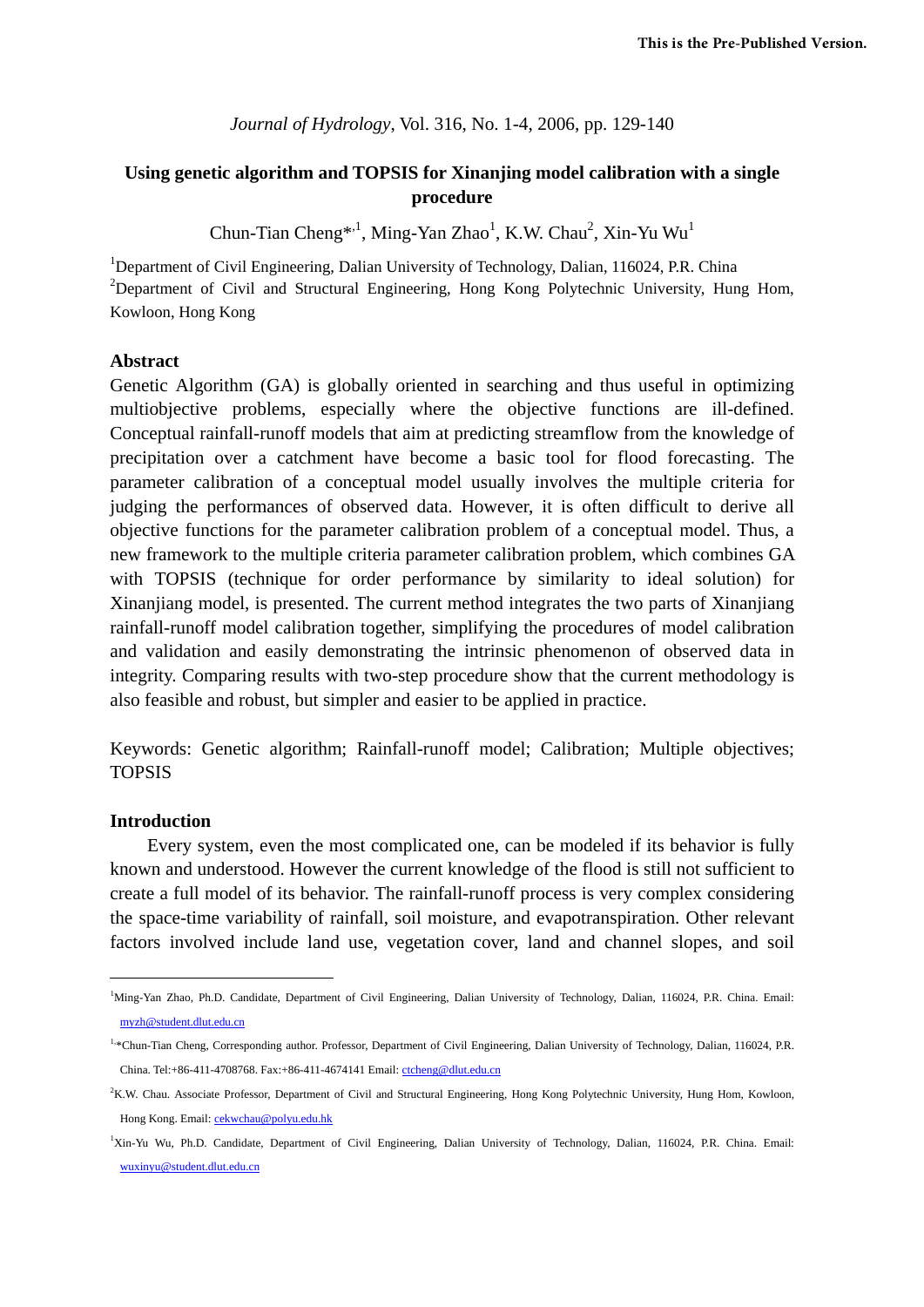drainage properties. The lack of adequate data and model imperfections has been found to limit the application of models for flood forecast. Conceptual rainfall-runoff models (CRRMS) aiming at predicting streamflow from the knowledge of precipitation over a catchment have become basic tools for flood forecasting. These models permit calculation of the runoff generated by precipitation events by simulating the physical processes that affect the movement of water over and through the soil. The accuracy of these calculations depends both on the structure of the model and on how the relevant parameters are defined. CRRMS generally have a large number of parameters, which cannot be directly obtained from measurable quantities of catchment characteristics, and hence model calibration is entailed. The ultimate purpose of the calibration is to determine the values of the parameters of the CRRM so that the model simulates the hydrological behavior of the catchment as closely as possible.

The process of model calibration is normally performed either manually or by using computer-based automatic procedures. The process of manual calibration is a very tedious and time consuming task. In this method, because of the involved subjectivity, it is difficult to explicitly assess the confidence of the model simulations. Due to this, a great deal of research has been directed to development of automatic calibration procedures (e.g., Gupta and Sorooshian, 1985). Research into optimization methods had led to the use of population-evolution based optimization algorithms such as genetic algorithms (Wang, 1991, 1997), shuffled complex evolution algorithm (Duan et al., 1992, 1994) and simulated annealing (Sumner et al., 1997).

On the other hand, calibration based on a single objective function is often inadequate to simulate all the important characteristics of the observed data. Recently, automatic routines that use a multi-objective formulation of the calibration problem have been introduced in rainfall-runoff modeling (Lindström, 1997; Liong et al., 1996, 1998; Gupta et al., 1998; Yapo et al., 1998; Madsen, 2000; Boyle et al., 2000; Cheng et al., 2002).

Genetic algorithm is a global search technique, modeled after the process of natural selection, which can be used to find near optimal solutions to highly nonlinear optimization problems. It has become one of the most widely used techniques for solving a number of hydrology and water resources problems (Wang, 1997; Ritzel and Wayland Eheart, 1994; Franchini, 1996; Franchini and Galeati, 1997; Savic et al., 1999; Vasques et al., 2000; Sharif and Wardlaw, 2000; Khu et al., 2001; Cheng et al., 2002). Recently, Cheng et al. (2002) presented a new methodology that calibrates the Xinanjiang model parameters with multiple objectives through dealing with water balance and runoff routing respectively. The method adopts a two-step procedure to calibrate parameters, especially requiring preprocessing and adjustment of the pure precipitation values in each time interval in order to eliminate the errors between the observed and simulated water balance for each flood event before the runoff routing calibration procedure. Its obvious disadvantages are to split the whole procedure into two parts and difficult to grasp the best behaviors of model during calibration procedure in integrity.

In this paper we propose a new framework for automatic calibration of a conceptual rainfall-runoff model. In comparison with the previous method presented in the paper (Cheng et al., 2002), the parameter calibration and validation in the current methodology is an integral procedure without splitting into two parts: the water balance and runoff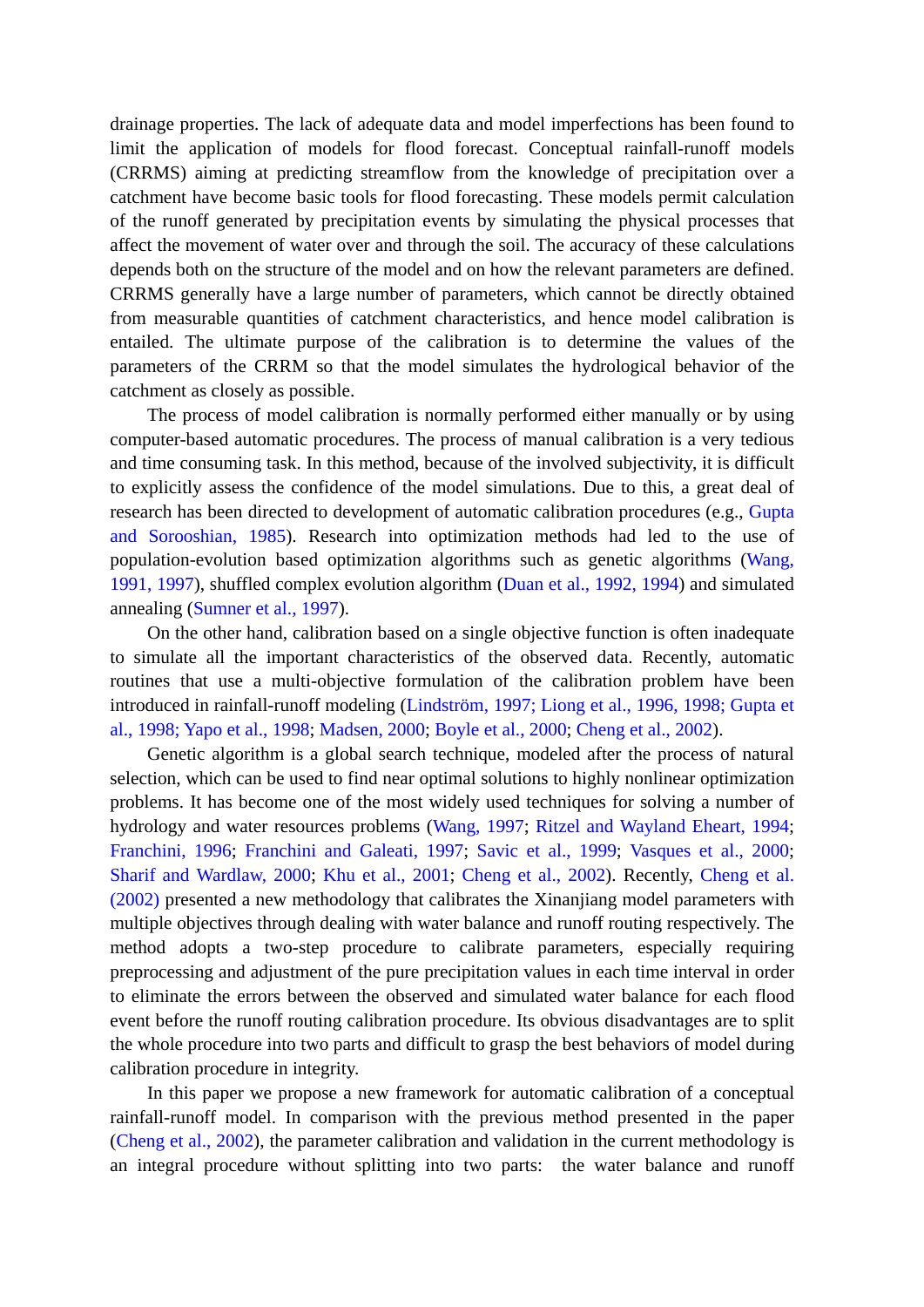routing. TOPSIS (technique evaluation adopts for order performance by similarity to ideal solution), which was first developed by Hwang and Yoon (1981) for solving a multiple criteria decision making problem, was adopted to evaluate and select the most-fit chromosomes to mate and reproduce according to the ranking order of all chromosomes. Except of initial set of parameter values, integral calibration and validation procedures are automatically performed. This paper is organized as follows. The steps in the estimation process, including model parameterisation and choice of calibration parameters, the calibration criteria and the optimization algorithm are first presented. A test example is presented and comparison is made with the two-step procedure.

# **The model parameterisation and choice of calibration parameters**

Conceptual rainfall-runoff models are used for river flow simulation and flood forecast. The model used in this study is the Xinanjiang rainfall-runoff model, which is developed by Zhao et al. (Zhao et al. 1980; Zhao, 1992). The original Xinanjiang model consists of a runoff generating component and a runoff routing component. The basin is divided into a set of sub-areas and runoff is first transformed into discharge by a linear system calculated from the water balance component. The outflow hydrograph from each sub-area is finally routed down the channels to the main basin outlet by the Muskingum method. In this study, the runoff generating and runoff routing components are combined together. It includes seven runoff generating component parameters:  $U_m$ ,  $L_m$ ,  $D_m$ ,  $B$ ,  $I_m$ ,  $K$ , C; and 10 runoff routing component parameters:  $S_m$ ,  $E_x$ ,  $K_g$ ,  $K_g$ ,  $C_g$ ,  $C_i$ ,  $C_s$ ,  $K_g$ ,  $X_g$ ,  $L$ . The model parameters are listed in Table 1. During the calibration, the parameter must satisfy the constraints of the Muskingum method for each channel of sub-basin.

# $2 KeXe \leq \Delta t \leq 2Ke - 2KeXe$

#### *INSERT Table 1 NEAR HERE*

In the initial model parameterisation process sensitivity analysis can be conducted to investigate the sensitivity of the model responses to its parameters, and hence to identify those which should be further refined via calibration.

The sensitivities depend on the parameter values, and the parameters that seem to be insensitive may have important correlations with other parameters that are essential for the model behavior. The last runoff routing parameter L, the lag time of routing for each sub-area, is an empirical value which is mainly dependent on the length and slope of a stream. It is insensitive to the model response. So it can be determined before the calibration.

The parameter space is usually defined by specifying lower and upper limits on each parameter. These limits are chosen according to physical and mathematical constraints, information about physical characteristics of the system, and from modeling experiences.

The model parameterisation and model calibration is an iterative process. If the calibration results in poorly defined parameter values, we should reconsider the model parameterisation and define a simpler conceptual model that includes fewer calibration parameters. On the other hand, if the model is not able to sufficiently describe the response of the system, we should reconsider key model parameters or include other process descriptions in the calibration.

#### **Calibration criteria and Choice of optimisation algorithm**

According to the national criteria for flood forecasting in China, the percentage error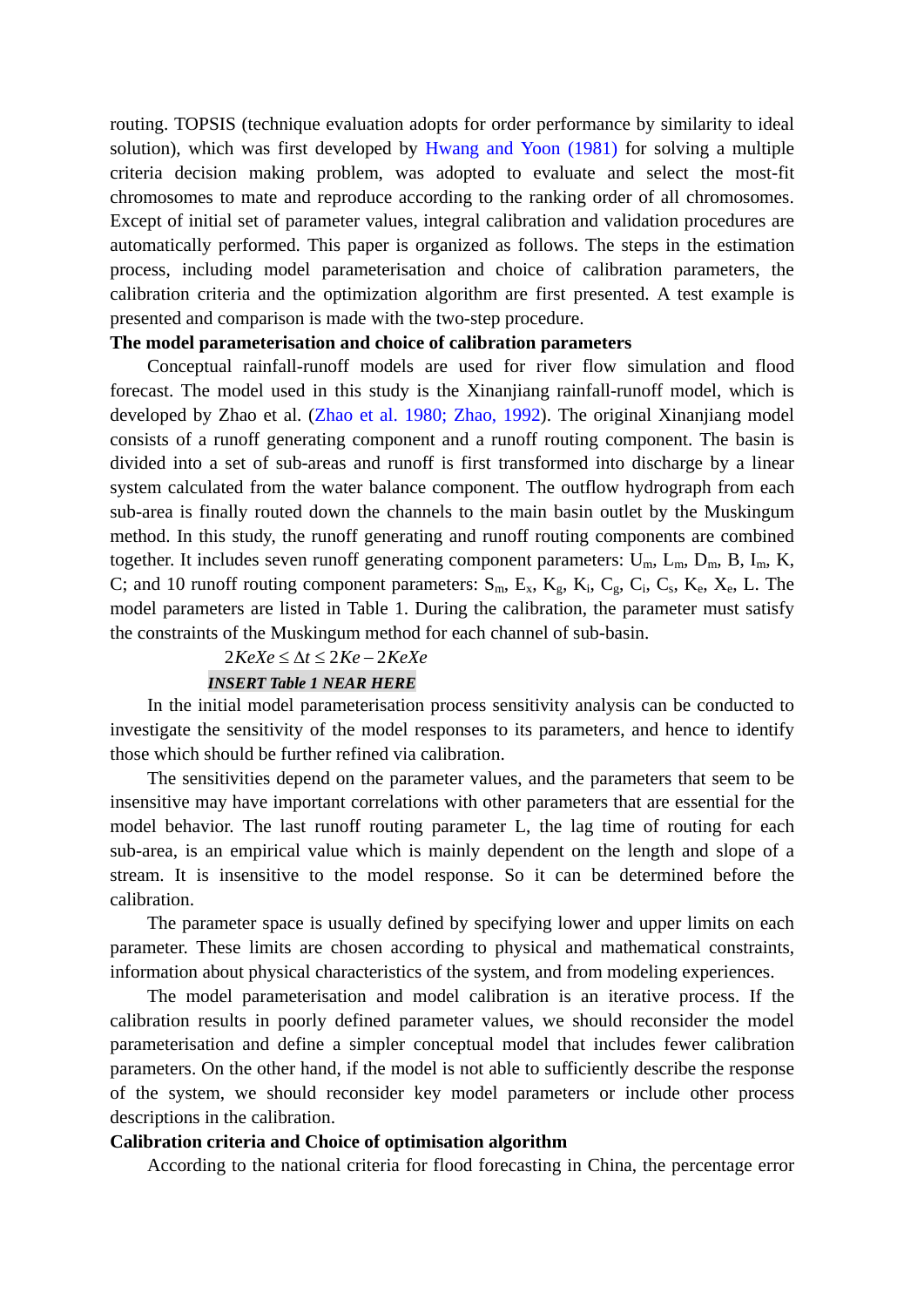of peak discharge, peak time and total runoff volume are important performance measures to evaluate real-time flood forecasting and flood simulation. The result of forecasting is qualificatory relative to peak value, peak time and total runoff volume for this flood if the absolute percentage error of peak discharge between the simulated and observed floods is less than 20%, if the difference in peak time is within a routing period and if the total runoff volume error is less than 3 mm or absolute percentage error less than 20%, respectively. The evaluation of parameter calibration is counting the three ratios of qualificatory criteria relative to the peak discharge, peak time and total runoff volume, respectively. So, the parameter calibration of the model is a multiple objective optimization problem with constraints.

The flood forecasting is a highly non-linear problem. For calibration of the conceptual hydrological models, the global population-evolution-based algorithms are more effective than local search procedures. So in this paper, the genetic algorithm (GA) is adopted. Unlike the standard search techniques, genetic algorithms search among a population of points, work with a coding of the parameter set and use probabilistic transition rules. There are four GA parameters: crossover probability parameter  $P_c$ , mutation probability parameter  $P_m$ , population size parameter  $P_{size}$  and the maximum number of generation  $T_{max}$ .

In this study, arithmetic crossover operation is selected which is simple and effective to real code. The crossover operation is not always applied to selected chromosomes. The application of crossover is governed by a crossover probability, denoted by  $P_c$ . This parameter controls the frequency of the crossover operation. If  $P_c$  is too large, then the structure of a high quality solution could be prematurely destroyed; if  $P_c$  is too small, then the searching efficiency can be very low. Generally,  $P_c$  is chosen between 0.5 and 0.8.

A non-uniform mutation is selected and designed to the mutation operation in this paper. The mutation operator is used as a means to escape from local minima in that the mutated chromosome, which may have a worse quality, can possibly lead to new search direction in the solution space. This parameter is a critical factor in extending the diversity of the population. If  $P_m$  is too small, then new gene segment could not be induced; if  $P_m$  is too big, then the genetic evolution degenerates into a random local search. Generally,  $P_m$  is often chosen between 0.001 and 0.1.

The parameter  $P_{size}$  critically affects the efficiency and solution quality of the genetic algorithm. If  $P_{size}$  is too small, and thus, insufficient samples are provided, then the genetic evolution will be degenerated or no useful result can be obtained; if  $P_{size}$  is too large, then the amount of computation time needed may exceed a tolerable limit, and, more importantly, time of convergence could be prolonged. Generally,  $P_{size}$  is set to be a value between 150 and 300.

In order to select the most-fit chromosomes to mate and reproduce, a  $(\mu + \lambda)$ selection method is used to produce offspring for the next generation in this study. The method first generates  $\lambda$  children chromosomes from  $\mu$  parent chromosomes by crossover and mutation operations, then selects strong chromosomes as a new population

but keeps a mating pool as large as the selected original population. The procedure mentioned above is in fact a multiple criteria decision making (MCDM) problem with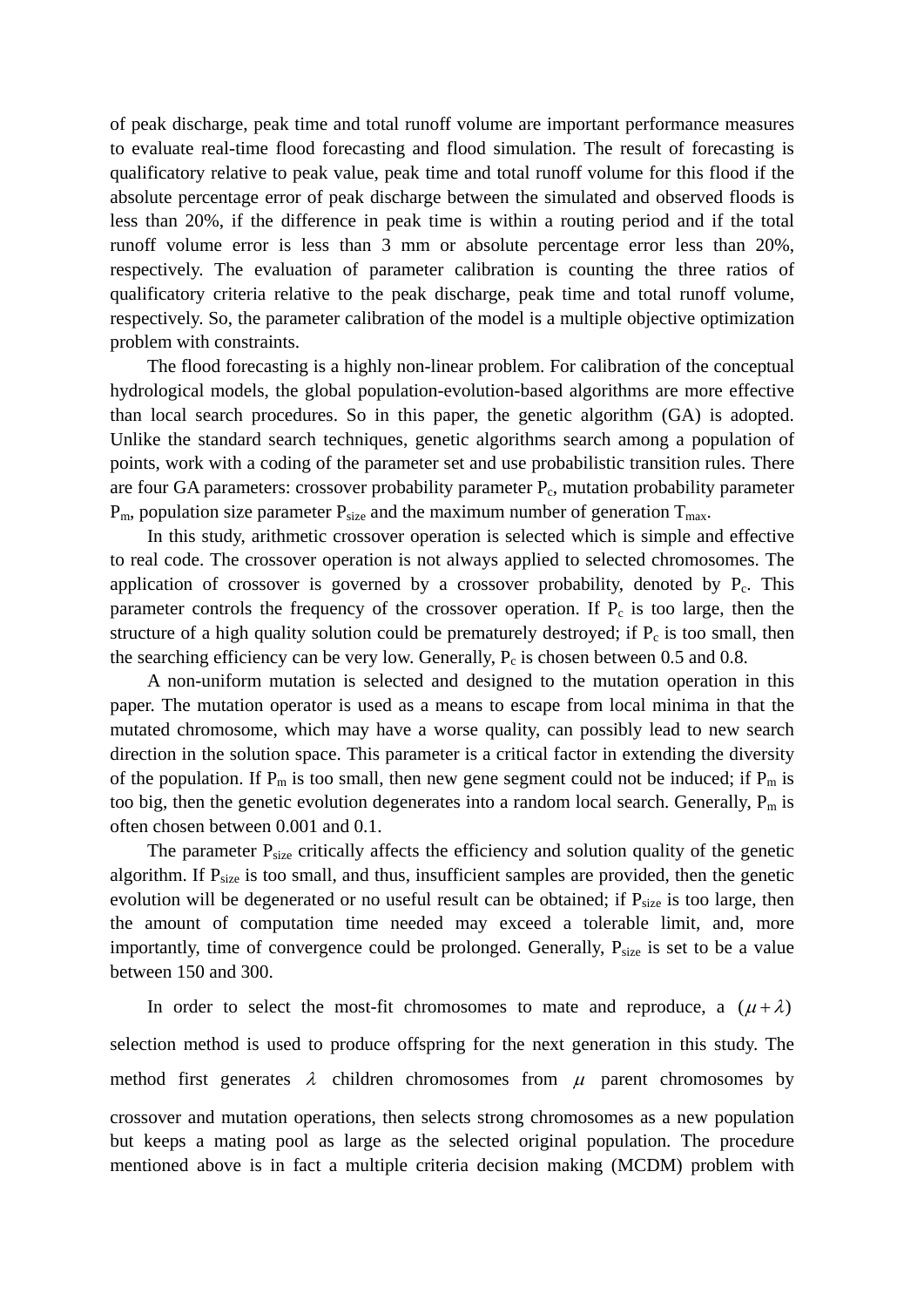limited alternatives (Cheng et al., 2002). The problem herein is to find the ranking order of all chromosomes and select the better ones as next generation whose total number is  $P_{size}$ .

Fitness calculation is a problem-oriented process. Here, TOPSIS, which is a well-known MCDM method and can give the ranking order of all alternatives, is employed. Alternatives here are chromosomes and the attributes of multiple criteria are the flood characteristics such as peak value, peak time and total runoff volume.

It is supposed that the total number of attributes for a chromosome evaluation is *m* , and the total number of chromosomes through crossover and mutation operation is *n* . In determining the ranking order of all *n* chromosomes, a MCDM problem for the parameter calibration of a conceptual model can be concisely expressed in matrix as

$$
A_1 \quad A_2 \quad \cdots \quad A_n
$$
\n
$$
D = C_2 \begin{bmatrix} x_{11} & x_{12} & \cdots & x_{1n} \\ x_{21} & x_{22} & \cdots & x_{2n} \\ \vdots & \vdots & \vdots & \vdots \\ x_{m1} & x_{m2} & \cdots & x_{mn} \end{bmatrix}
$$
\n
$$
W = \begin{bmatrix} w_1 & w_2 & \cdots & W_m \end{bmatrix}
$$

where  $A_1, A_2, \ldots, A_n$  are the chromosomes with the performance measure criteria:  $C_1, C_2, \ldots, C_m$ .  $x_{ij}$  is the *i*th rating of chromosome  $A_j$  (*i*=1,2,...,*m*; *j*=1,2,...*n*).  $w_i$  is the weight of criterion  $C_i$ .

The decision matrix *D* should be normalized. In general, attributes can be classified into two types: benefit and cost. In this paper, we choose the following normalization formula. For benefit criteria, the equation becomes

$$
r_{ij} = x_{ij} / x_{i\text{max}} \tag{1}
$$

Otherwise, the following equation should be used

$$
r_{ij} = \left(1 - x_{ij}\right) / x_{i\text{max}}\tag{2}
$$

where  $x_{i_{\text{max}}} = \vee_{j=1}^{n} x_{i_j}$ . After the transformation, the normalized decision making matrix is represented as

$$
R = (r_{ij})_{m \times n} \tag{3}
$$

Considering the different importance of each criterion, we can construct the weighted normalized fuzzy decision matrix as:

$$
V = (v_{ij})_{m \times n} \tag{4}
$$

The positive-ideal solution and negative-ideal solution (Hwang and Yoon, 1981) are defined as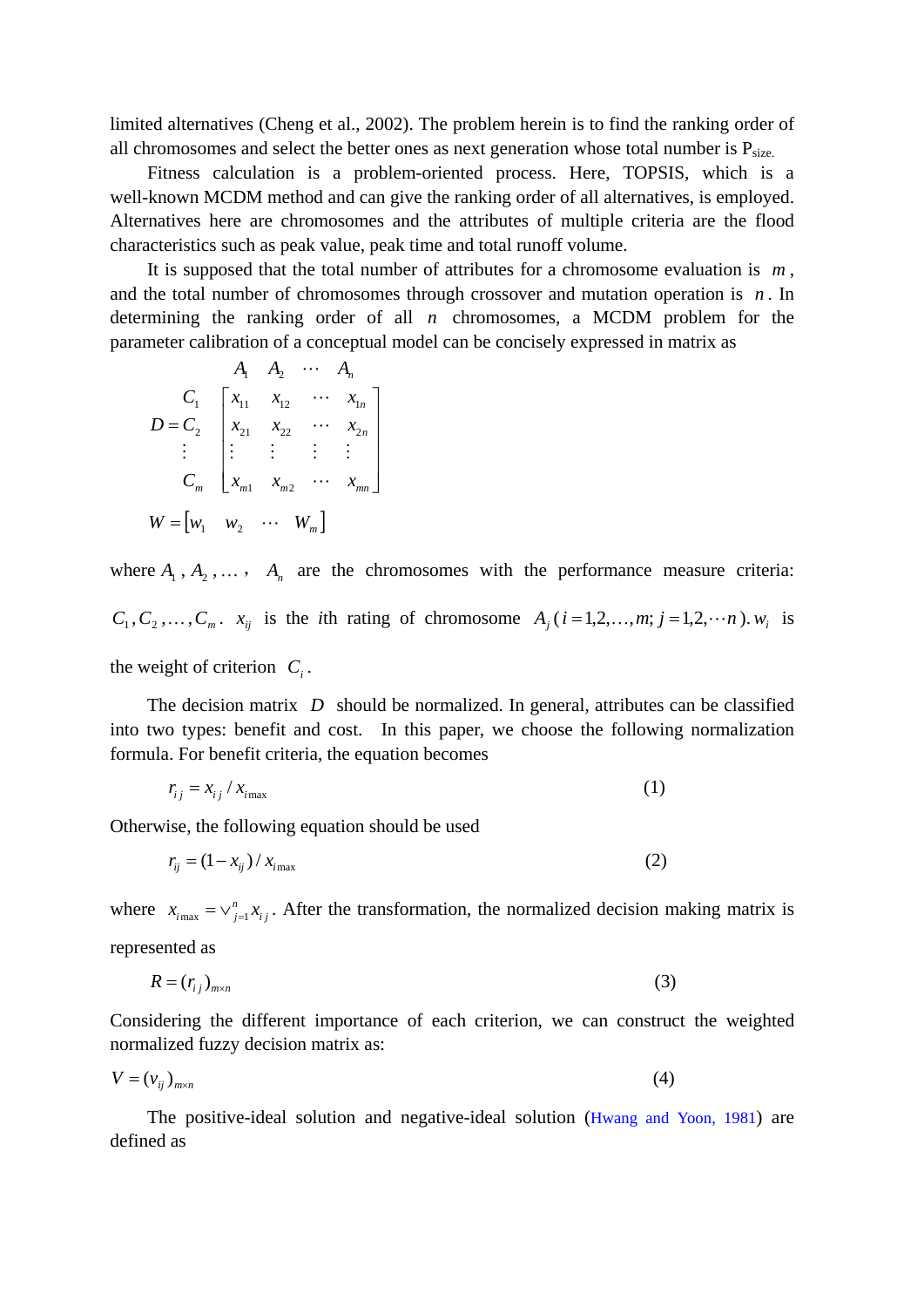$$
A^* = (1,1,\dots,1) = (a_i^*)_{m \times 1}
$$
  

$$
A^- = (0,0,\dots,0) = (a_i^-)_{m \times 1}
$$

The distance of each alternative (chromosome) from  $A^*$  and  $A^-$  can be calculated as

$$
d_j^* = \sum_{i=1}^m d(v_{ij}, a_i^*)
$$

 $\bar{m}_j = \sum_{i=1}^m d(v_{ij}, a_i)$ *i*  $d_j^- = \sum d(v_{ij}, a_i)$ 1  $(v_{ii}, a_{i}^{-})$ 

The closeness coefficient of each alternative is calculated as

$$
CC_j = d_j^- / (d_j^* + d_j^-), j = 1, 2, \cdots, n
$$
\n<sup>(5)</sup>

By sorting the values of  $CC<sub>i</sub>$ , the ranking order of all alternatives can be obtained.

When compared with the procedure reproducing offspring in GA for the next generation, *CCj* can be defined as the fitness of *j*th chromosome.

Generally, the weights of attributes are determined from experience depending on the individual problem. In this study, the weights of three attributes are 0.3, 0.4, and 0.3 for peak value, peak time and total runoff volume, respectively.

The stopping criterion for the optimization algorithm is the maximum number of model evaluations. For a model calibration that includes all 16 parameters, a maximum number of model evaluations in the range 2000~4000 normally ensures an efficient calibration.

The steps of the methodology used in this study which combining GA and TOPSIS can be summarized as Figs. 1 and 2. When the calibration procedure for model parameters has been performed, the software system will proceed with the validation procedure as shown in Figure 2. The dash boxes in Fig.1 and Fig.2 are the perquisite basic data, which are based on the databases.

# *INSERT FIGURE 1 NEAR HERE INSERT FIGURE 2 NEAR HERE*

#### **Application example**

Shuangpai Reservoir in Hunan province is used in this study. The reservoir, with a drainage area of 10,594  $km^2$  and a water holding capacity of up to 373.8 million cubic meters, is used for power generation, flood control, as well as for irrigation purposes. The details of model calibration data and the reservoir are referred to the paper (Cheng et al., 2002).

A total of 34 historical floods of 12 years data were used for calibration whilst 11 floods between 1999 and 2000 are used for parameter validation. The initial parameter values and the GA parameters are preseted as follows:  $p_c=0.8$ ,  $p_m=0.1$ ,  $P_{size}=150$ , and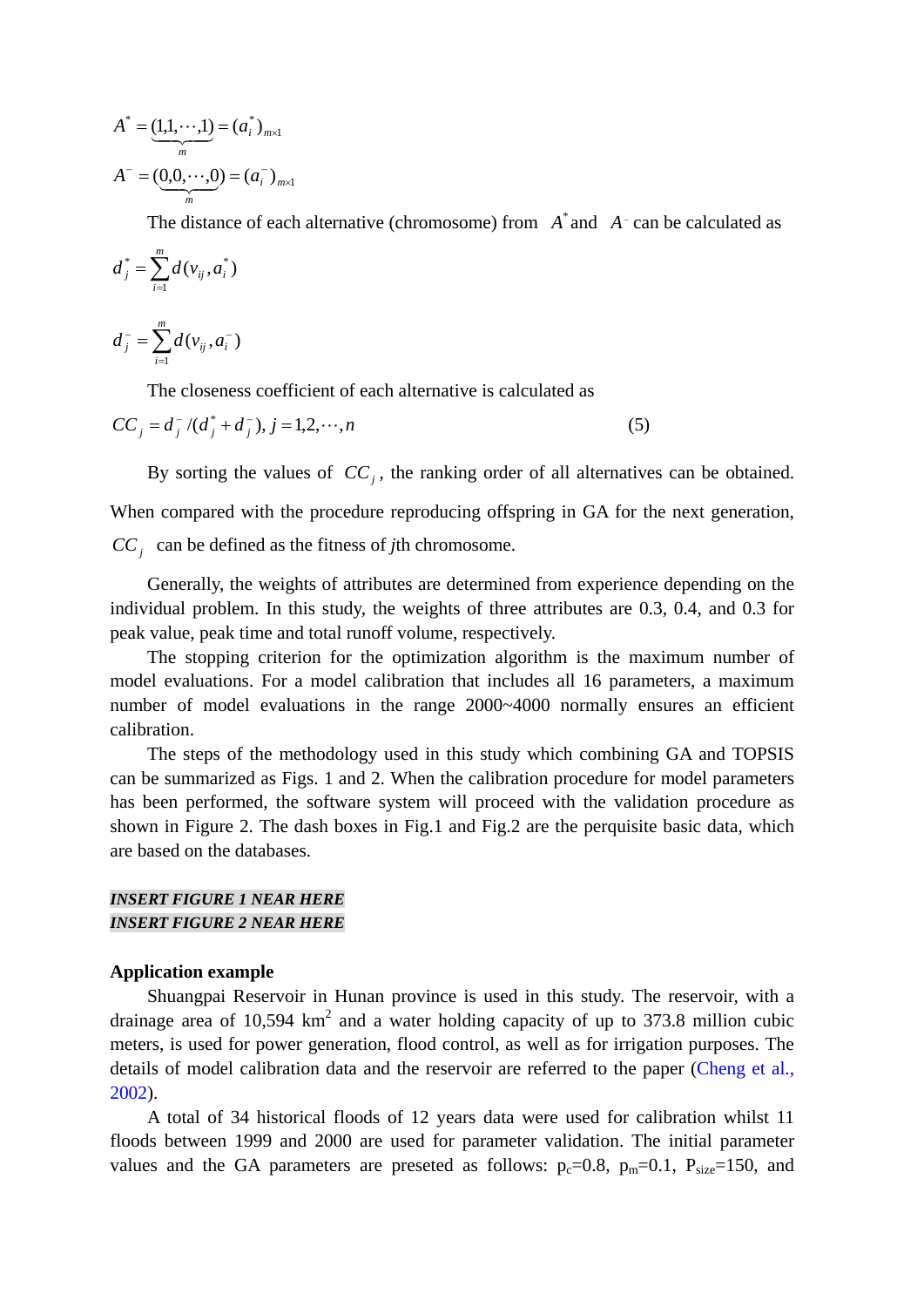$T_{\text{max}}$ =1500. Table 2 shows the results of parameter calibration. Table 3 lists performances of the calibrated parameters. Table 4 lists performances of the validated parameters. Table 5 depicts the comparisons about calibration and validation between the current method and previous one (Cheng et al., 2002).

# *INSERT Table 2 NEAR HERE INSERT Table 3 NEAR HERE INSERT Table 4 NEAR HERE INSERT Table 5 NEAR HERE*

It can be seen from Table 5 that when using the current method, the ratios of qualifying peak discharge, peak time and total runoff volume for the calibrated results are 82.35 %, 91.18% and 97.06% respectively and those for the validated results are 90.91%, 100% and 90.91%. When the previous method is used, the calibrated results are 88.24%, 88.24% and 100% and the validated results are 90.91%, 100% and 100%. The results of two methods are basically similar, which demonstrates the single procedure is also feasible and robust, but simpler and more objective through the removal of error adjustment in the two-step procedure.

# **Conclusions**

A general framework for automatic calibration of the Xinanjiang model has been presented. The framework includes model parameterisation and choice of calibration parameters, the calibration criteria and the optimization algorithm. The automatic optimisation procedure based on the current methodology is an integral procedure without splitting into two parts: the water balance and runoff routing, simplifying calibration steps and easily describing the intrinsic phenomenon of model in integrity.

An application example has been presented that illustrates the use of the proposed calibration framework. Compared with previous work, the results of the calibration are basically similar. This illustrates that this procedure is also feasible and robust. Since the calibration in this paper is an integral procedure without splitting into two parts, it is better employed in practice and without the rich experiences and specific training.

## **Acknowledgments**

This research was supported by "The Teaching and Research Award Program for Outstanding Young Teachers in Higher Education Institutions of Ministry of Education, P.R.C" (No.200026), the National Natural Science Foundation of China (No. 60073037), and the Central Research Grant of Hong Kong Polytechnic University (G-T592). The ideas of this paper derived from the valuable comments of referees on our paper (Cheng et al., 2002)

#### **References**

- Boyle, D.P., Gupta, H.V., Sorooshian, S., 2000. Toward improved calibration of hydrological models: combining the strengths of manual and automatic methods. *Water Resources Research.* 36(12), 3663-3674.
- Cheng C.T., Ou C.P., Chau K.W., 2002. Combining a fuzzy optimal model with a genetic algorithm to solve multi-objective rainfall-runoff model calibration. *Journal of Hydrology*, 268, 72-86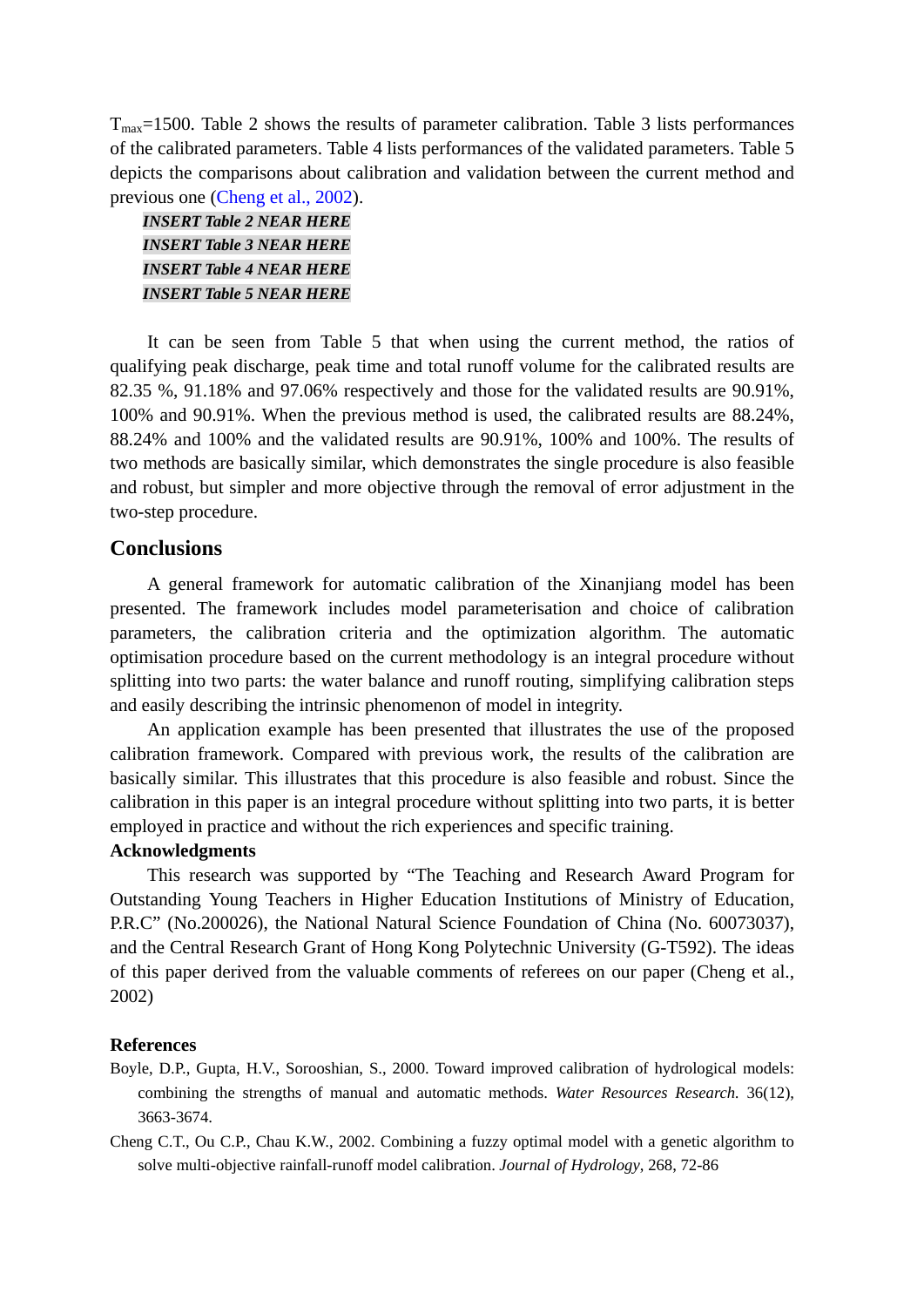- Duan, Q., Sorooshian, S., Gupta, V., 1992. Effective and efficient global optimization for conceptual rainfall-runoff models. *Water Resource Research*. 28(4), 1015-1031.
- Duan, Q., Sorooshian, S., Gupta, V., 1994. Optimal use of the SCE-UA global optimization method for calibrating watershed models. *Journal of Hydrology*. 158, 265-284.
- Franchini, M., 1996. Using a genetic algorithm combined with a local search method for the automatic calibration of conceptual rainfall-runoff models. *Hydrological Sciences Journal* 41(1), 21-40.
- Franchini, M., Galeati, G., 1997. Comparing several genetic algorithm schemes for the calibration of conceptual rainfall-runoff models. *Hydrological Sciences Journal* 42(3), 357-379.
- Gupta, V.K., Sorooshian, S., 1985. The automatic calibration of conceptual catchment models using derivative-based optimization algorithms. Water Resources Research 21(4), 473-485.
- Gupta, H.V., Sorooshian, S., Yapo, P.O., 1998. Toward improved calibration of hydrological models: multiple and noncommensurable measures of information. *Water Resources Research.* 34(4), 751-763.
- Hwang C.L., Yoon K., 1981. Multiple attributes decision making methods and applications. Springer, Berlin Heidelberg
- Khu, S.T., Liong, S.Y., Babovic, V., Madsen, H., Muttil, N., 2001. Genetic programming and its application in real-time runoff forecasting. *Journal of the American Water Resources Association* 37(2), 439-451.
- Madsen, H., 2000. Automatic calibration of a conceptual rainfall-runoff model using multiple objectives. *Journal of Hydrology* 235, 276-288.
- Lindström, G., 1997. A simple automatic calibration routine for the HBV model. Nordic Hydrology. 28(3), 153-168.
- Liong, S.Y., Khu, S.T., Chan, W.T., 1996. Construction of multi-objective function response surface with genetic algorithm and neural network. In: Proceedings of the International Conference on Water Resources and Environmental Research, 29-31 October, Kyoto, Japan, vol.Π, pp.31-38.
- Liong, S.Y., Khu, S.T., Chan, W.T., 1998. Derivation of Pareto front with accelerated convergence genetic algorithm, ACGA. In: Babovic, V., Larsen, L.C., (Eds.). Hydroinformatics'98, Balkema, Rotterdam, The Netherlands, pp.889-896.
- Ritzel, B.J., Wayland Eheart, J., 1994. Using genetic algorithms to solve a multiple objective groundwater pollution containment problem. *Water Resources Research* 30(5), 1589-1603.
- Savic, D.A., Walters, G.A., Davidson, J.W., 1999. A genetic programming approach to rainfall-runoff modeling. *Water Resources Management* 12, 219-231.
- Sharif, M., Wardlaw, R., 2000. Multireservoir systems optimization using genetic algorithms: case study. *Journal of Computing in Civil Engineering* 14(4), 255-263.
- Sumner, N.R., Fleming, P.M., Bates, B.C., 1997. Calibration of a modified SFB model for twenty-five Australian catchments using simulated annealing. Journal of Hydrology. 197, 166-188.
- Vasques, J.A., Mailer, H.R., Lence, B.J., Tolson, B.A., Foschi, R.O., 2000. Achieving water quality system reliability using genetic algorithms. J*ournal of Environmental Engineering* 126(10), 954-962.
- Wang, Q.J., 1991. The genetic algorithm and its application to calibrating conceptual rainfall-runoff models. *Water Resources Research* 27(9), 2467-2471.
- Wang, Q.J., 1997. Using genetic algorithms to optimize model parameters. *Environmental Modelling & Software*. 12(1),27-34.
- Yapo, P.O., Gupta, H.V., Sorooshian, S., 1998. Multi-objective global optimization for hydrological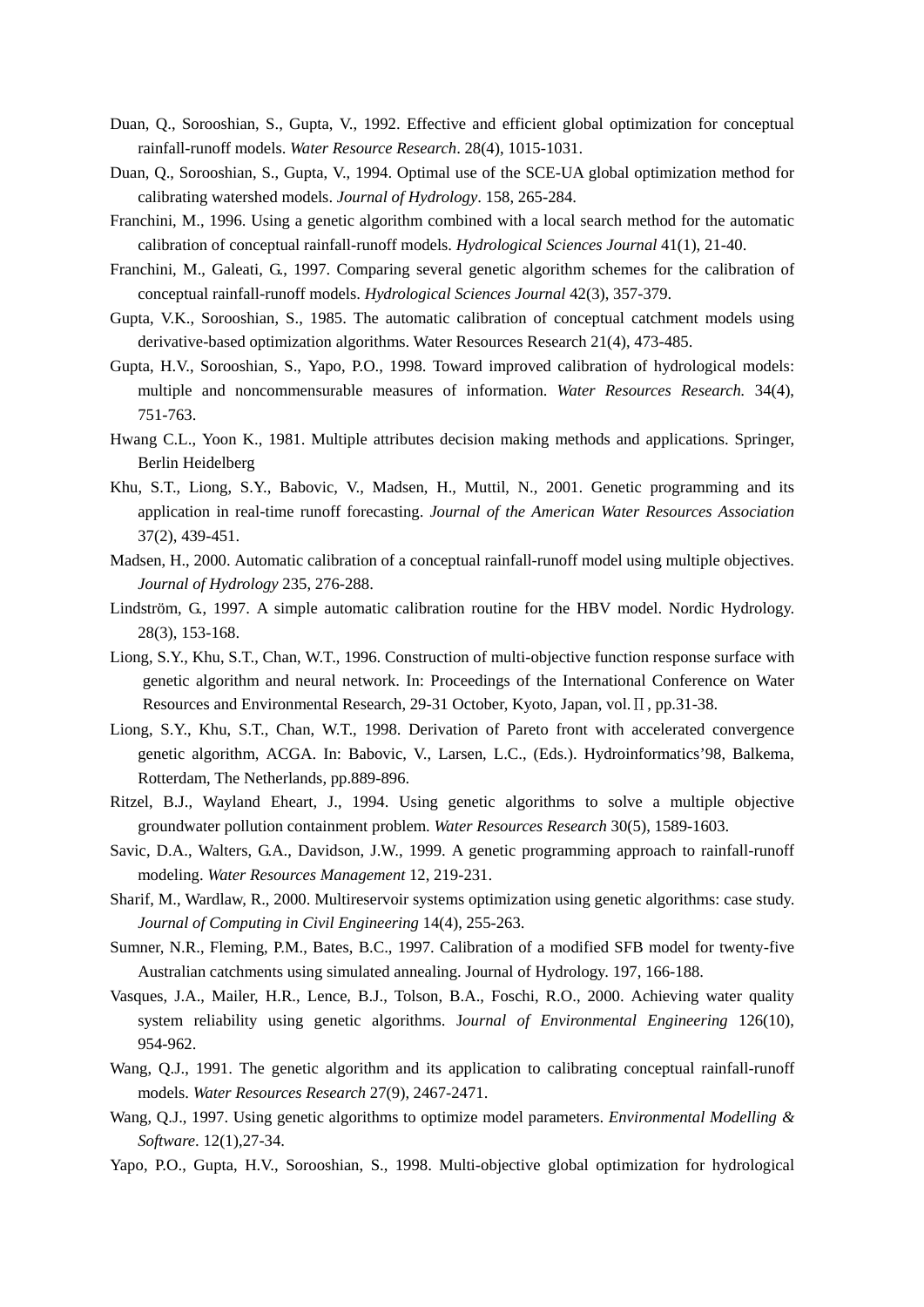models. *Journal of Hydrology* 204, 83-97.

Zhao, R.J., 1992. The Xinanjiang model applied in China. *Journal of Hydrology* 135, 371-381.

Zhao, R.J., Zhang, Y.L., Fang, L.R., 1980. The Xinanjiang model. Hydrological Forecasting Proceedings Oxford Symposium, IASH 129, 351-356.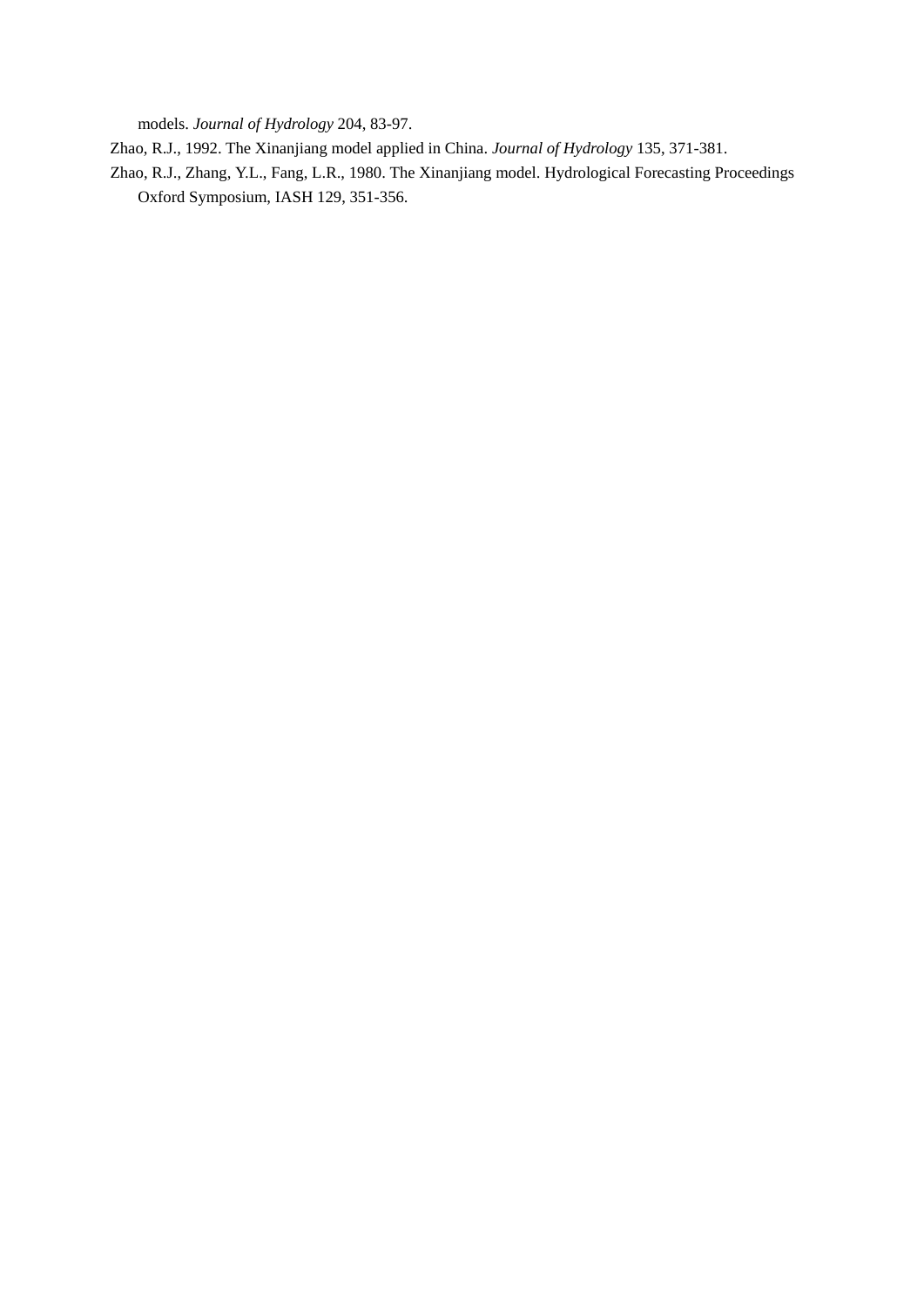

Figure 1 Flowchart of the calibration procedure for the Xianjinag model parameters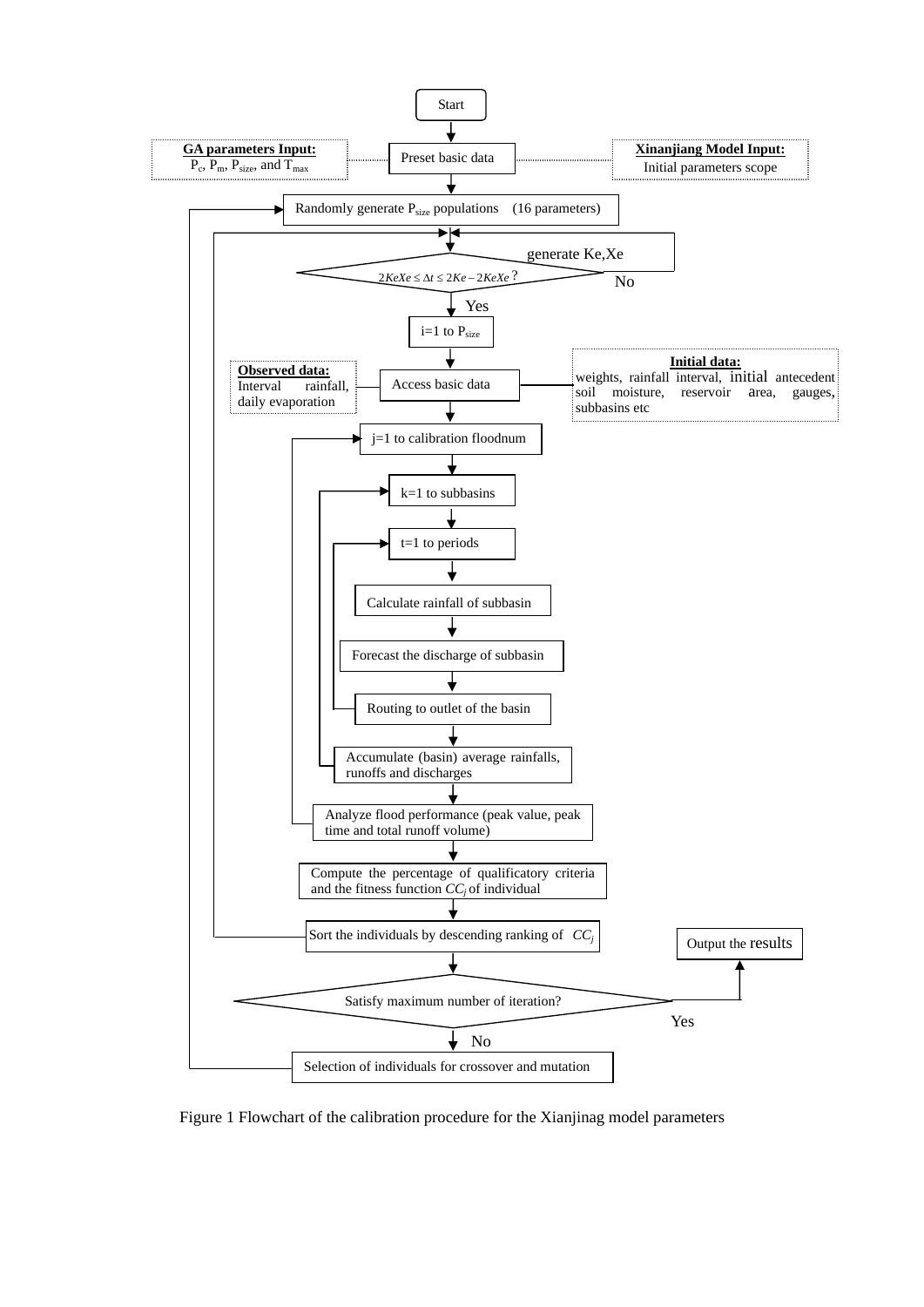

Figure 2. Flowchart of the validation procedure for the Xianjiang model parameters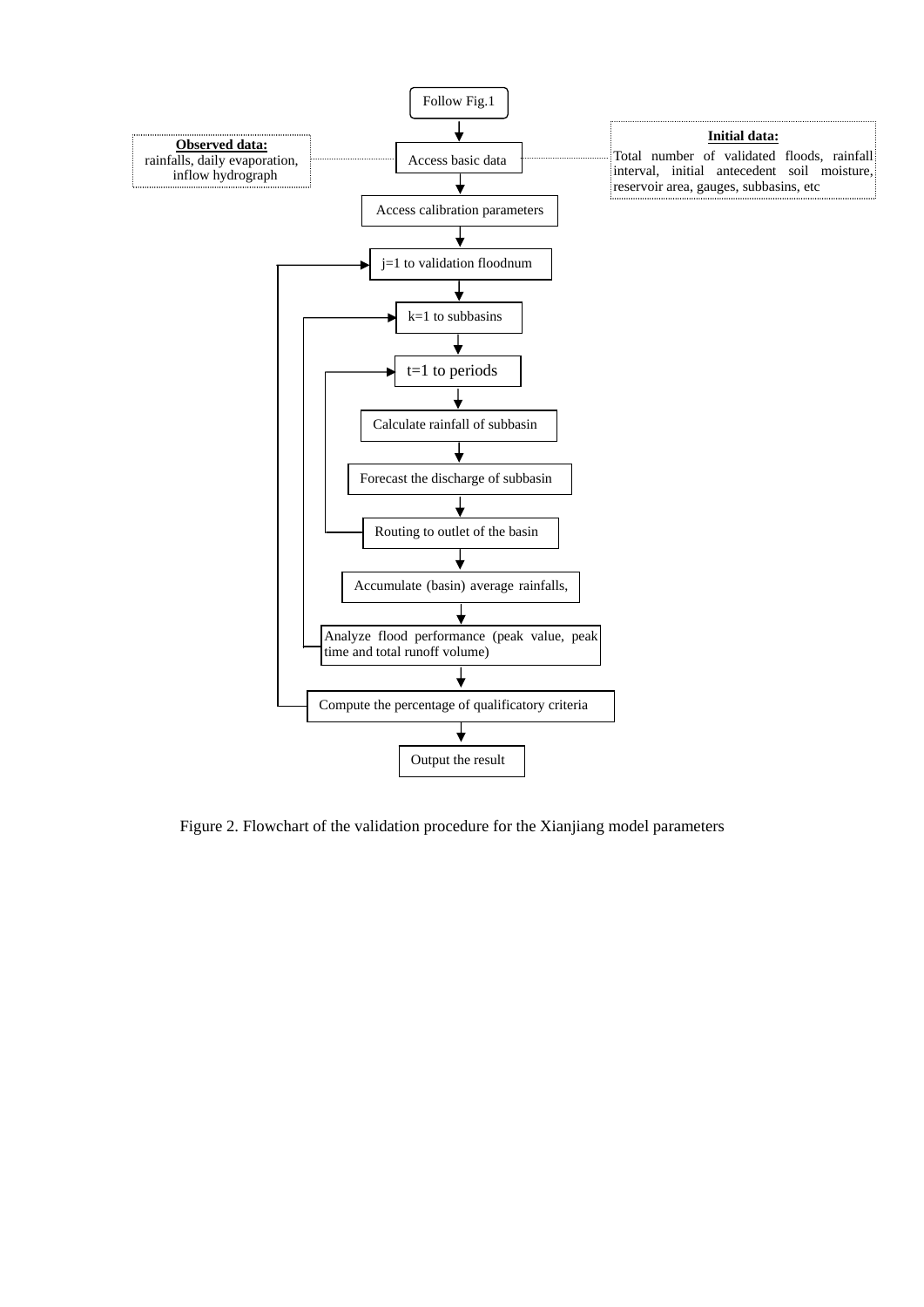| Notation       | Definition                                                                       |
|----------------|----------------------------------------------------------------------------------|
| $U_m$ (mm)     | Averaged soil moisture storage capacity of the upper layer                       |
| $L_m$ (mm)     | Averaged soil moisture storage capacity of the lower layer                       |
| $D_m$ (mm)     | Averaged soil moisture storage capacity of the deep layer                        |
| B              | Exponential parameter with a single parabolic curve, which represents the        |
|                | non-uniformity of the spatial distribution of the soil moisture storage capacity |
|                | over the catchment                                                               |
| $I_m$ (%)      | Percentage of impervious and saturated areas in the catchment                    |
| K              | Ratio of potential evapotranspiration to pan evaporation                         |
| $\overline{C}$ | Coefficient of the deep layer, that depends on the proportion of the basin area  |
|                | covered by vegetation with deep roots                                            |
| $S_m$ (mm)     | Areal mean free water capacity of the surface soil layer, which represents the   |
|                | maximum possible deficit of free water storage                                   |
| $E_{x}$        | Exponent of the free water capacity curve influencing the development of the     |
|                | saturated area                                                                   |
| $K_{\rm g}$    | Outflow coefficients of the free water storage to groundwater relationships      |
| $K_i$          | Outflow coefficients of the free water storage to interflow relationships        |
| $C_{\rm g}$    | Recession constants of the groundwater storage                                   |
| $C_i$          | Recession constants of the lower interflow storage                               |
| $C_{s}$        | Recession constants in the lag and route method for routing through the channel  |
|                | system within each sub-basin                                                     |
| $K_{\rm e}$    | Parameter of the Muskingum method                                                |
| $X_{e}$        | Parameter of the Muskingum method                                                |
| L              | Lag in time                                                                      |

Table 1. Parameters of Xinanjiang model

|           |         |                         | $\overline{\phantom{a}}$ |      |                             |       |             |             |
|-----------|---------|-------------------------|--------------------------|------|-----------------------------|-------|-------------|-------------|
| Parameter | B       | $\mathbf{I}_{\text{m}}$ |                          |      | $\cup_m$                    | ⊥m    | $D_{m}$     | մա          |
| Value     | 0.58    | 0.03                    | 0.66                     | 0.11 | 29.84                       | 89.31 | 49.96       | 12.34       |
|           |         |                         |                          |      |                             |       |             |             |
| Parameter | $E_{x}$ | $K_{\rm g}$             | $K_i$                    | Ui.  | $\mathsf{L}_{\mathfrak{g}}$ | しょ    | $K_{\rm e}$ | $X_{\rm e}$ |
| Value     | 1.09    | 0.29                    | 0.45                     | 0.14 | 0.87                        | 0.27  | 1.75        | 0.11        |

Table 2. Results of calibrated model parameters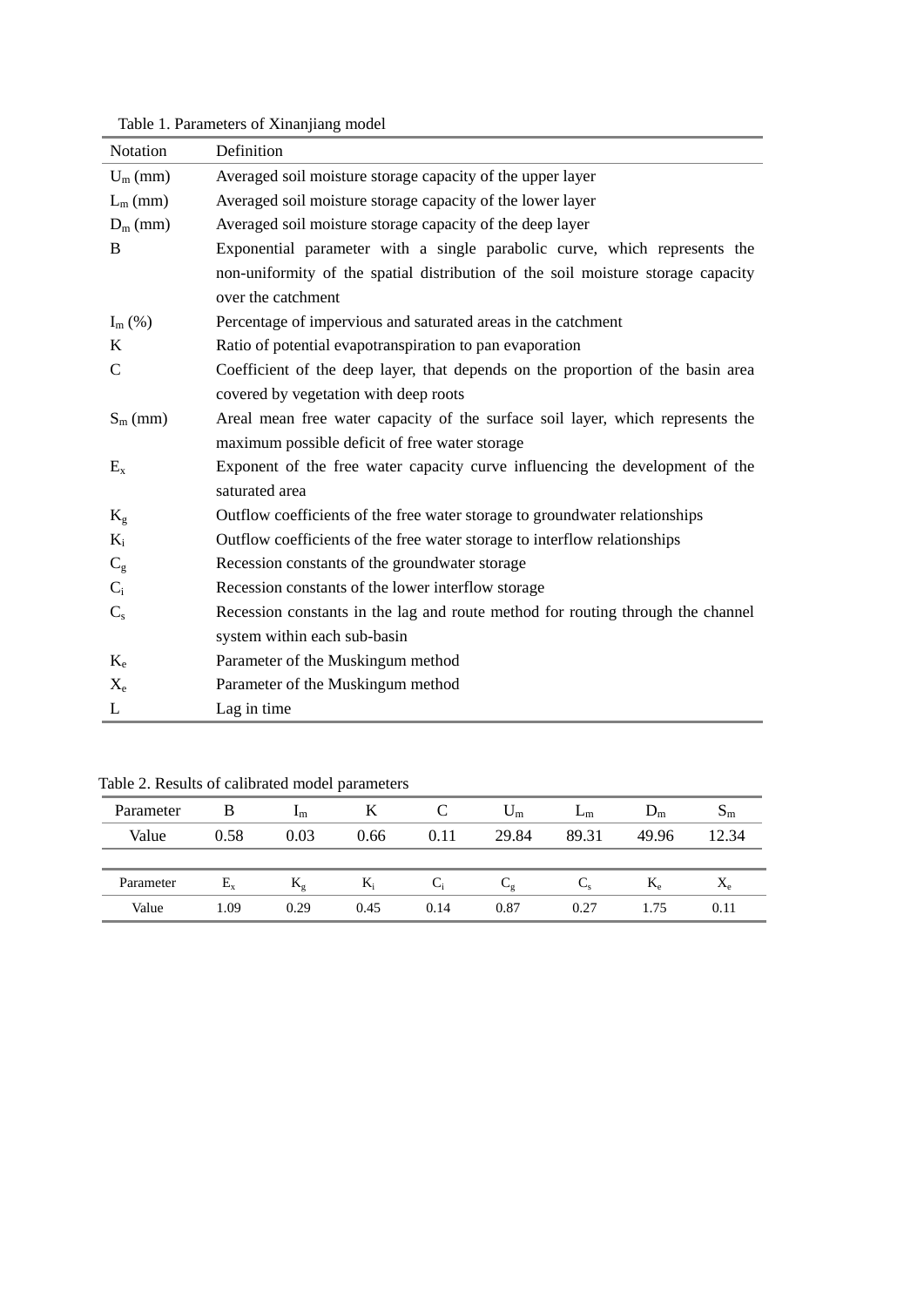| Floods   | Flood discharge |           |               |                     | Total               |                  |                  |
|----------|-----------------|-----------|---------------|---------------------|---------------------|------------------|------------------|
|          |                 |           |               |                     |                     |                  | runoff<br>volume |
|          | Observed        | Simulated | Percentage    | Observed            | Simulated           | Error            | Percentage       |
|          | $(m^3/s)$       | $(m^3/s)$ | $error (\% )$ | (yyyy-mm-dd hh:mm)  | (yyyy-mm-dd         | (number)         | $error (\% )$    |
|          |                 |           |               |                     | hh:mm)              |                  |                  |
| 19840416 | 1130            | 1519      | $-34.45$      | 1984-04-17 14:00:00 | 1984-04-17 11:00:00 | $-1$             | 2.60             |
| 19840530 | 4310            | 4411      | $-2.34$       | 1984-06-01 17:00:00 | 1984-06-01 14:00:00 | $-1$             | 4.00             |
| 19850411 | 1200            | 1729      | $-44.13$      | 1985-04-12 23:00:00 | 1985-04-12 23:00:00 | $\boldsymbol{0}$ | $-9.43$          |
| 19850527 | 5770            | 4827      | 16.34         | 1985-05-27 23:00:00 | 1985-05-27 23:00:00 | $\boldsymbol{0}$ | 9.82             |
| 19850610 | 1370            | 1104      | 19.42         | 1985-06-11 23:00:00 | 1985-06-11 17:00:00 | $-2$             | 10.13            |
| 19860706 | 2560            | 2206      | 13.82         | 1986-07-06 20:00:00 | 1986-07-06 20:00:00 | $\boldsymbol{0}$ | $-3.56$          |
| 19870404 | 1790            | 2046      | $-14.29$      | 1987-04-05 20:00:00 | 1987-04-05 23:00:00 | $\,1$            | $-14.74$         |
| 19870515 | 1720            | 1412      | 17.89         | 1987-05-16 05:00:00 | 1987-05-16 05:00:00 | $\boldsymbol{0}$ | 0.86             |
| 19870521 | 1840            | 1702      | 7.50          | 1987-05-22 02:00:00 | 1987-05-22 02:00:00 | $\boldsymbol{0}$ | 6.08             |
| 19870606 | 1080            | 986       | 8.69          | 1987-06-07 11:00:00 | 1987-06-07 14:00:00 | $\mathbf{1}$     | 5.78             |
| 19870614 | 1350            | 1367      | $-1.23$       | 1987-06-14 23:00:00 | 1987-06-14 20:00:00 | $-1$             | $-4.13$          |
| 19870722 | 1740            | 1098      | 36.90         | 1987-07-23 11:00:00 | 1987-07-23 14:00:00 | $\mathbf{1}$     | 9.32             |
| 19870729 | 2170            | 1073      | 50.55         | 1987-07-29 20:00:00 | 1987-07-29 20:00:00 | $\mathbf 0$      | 43.32            |
| 19880903 | 1960            | 2305      | $-17.58$      | 1988-09-05 08:00:00 | 1988-09-04 20:00:00 | $-4$             | 0.97             |
| 19890511 | 2870            | 2612      | 8.99          | 1989-05-13 14:00:00 | 1989-05-13 11:00:00 | $-1$             | $-4.17$          |
| 19890522 | 1890            | 1769      | 6.40          | 1989-05-22 23:00:00 | 1985-05-22 23:00:00 | $\boldsymbol{0}$ | 1.40             |
| 19890529 | 1880            | 1669      | 11.22         | 1989-05-31 05:00:00 | 1989-05-31 02:00:00 | $-1$             | 17.12            |
| 19900530 | 2770            | 2484      | 10.31         | 1990-06-01 02:00:00 | 1990-06-01 02:00:00 | $\boldsymbol{0}$ | $-5.64$          |
| 19900607 | 2110            | 2254      | $-6.82$       | 1990-06-08 11:00:00 | 1990-06-08 11:00:00 | $\boldsymbol{0}$ | 3.20             |
| 19910616 | 1010            | 887       | 12.18         | 1991-06-16 23:00:00 | 1991-06-16 20:00:00 | $-1$             | 12.87            |
| 19920423 | 2320            | 2530      | $-9.07$       | 1992-04-24 11:00:00 | 1992-04-24 14:00:00 | $\mathbf{1}$     | $-12.89$         |
| 19920516 | 3020            | 2870      | 4.98          | 1992-05-17 17:00:00 | 1992-05-17 14:00:00 | $-1$             | 12.45            |
| 19920705 | 3760            | 5262      | $-39.95$      | 1992-07-06 20:00:00 | 1992-07-06 17:00:00 | $-1$             | $-17.76$         |
| 19930513 | 2560            | 2674      | $-4.44$       | 1993-05-14 14:00:00 | 1993-05-14 14:00:00 | $\boldsymbol{0}$ | $-9.80$          |
| 19930607 | 2010            | 1856      | 7.69          | 1993-06-09 11:00:00 | 1993-06-09 14:00:00 | $\mathbf 1$      | $-2.99$          |
| 19930615 | 1940            | 2206      | $-13.71$      | 1993-06-16 02:00:00 | 1993-06-15 23:00:00 | $-1$             | $-12.11$         |
| 19940421 | 5070            | 4321      | 14.77         | 1994-04-23 20:00:00 | 1994-04-23 17:00:00 | $-1$             | 7.11             |
| 19940525 | 2700            | 2614      | 3.19          | 1994-05-26 14:00:00 | 1994-05-26 17:00:00 | $\mathbf{1}$     | 3.26             |
| 19940614 | 3330            | 2722      | 18.26         | 1994-06-18 08:00:00 | 1994-06-17 17:00:00 | $-5$             | 3.07             |
| 19940723 | 5810            | 5239      | 9.83          | 1994-07-24 05:00:00 | 1994-07-24 05:00:00 | $\boldsymbol{0}$ | 2.88             |
| 19940805 | 2660            | 2967      | $-11.54$      | 1994-08-06 11:00:00 | 1994-08-06 14:00:00 | $\mathbf{1}$     | $-4.14$          |
| 19950425 | 2040            | 2132      | $-4.51$       | 1995-04-26 11:00:00 | 1995-04-26 08:00:00 | $-1$             | $-19.50$         |
| 19950526 | 1400            | 1871      | $-33.64$      | 1995-05-26 17:00:00 | 1995-05-26 20:00:00 | $\mathbf 1$      | $-16.55$         |
| 19950614 | 3880            | 3948      | $-1.75$       | 1995-06-17 02:00:00 | 1995-06-17 02:00:00 | $\boldsymbol{0}$ | 9.36             |

Table 3. Performance of calibrated parameters.

Notes. (1) The total number of floods, which are qualificatory relative to the error of peak discharge, is 28 and the ratio of qualifying simulation is 82.35 %. (2) The total number of floods, which are qualificatory relative to the error of peak time, is 31 and the ratio of qualifying simulation is 91.18%. (3) The total number of floods, which are qualificatory relative to the error of total runoff volume, is 33 and the ratio of qualifying simulation is 97.06%.